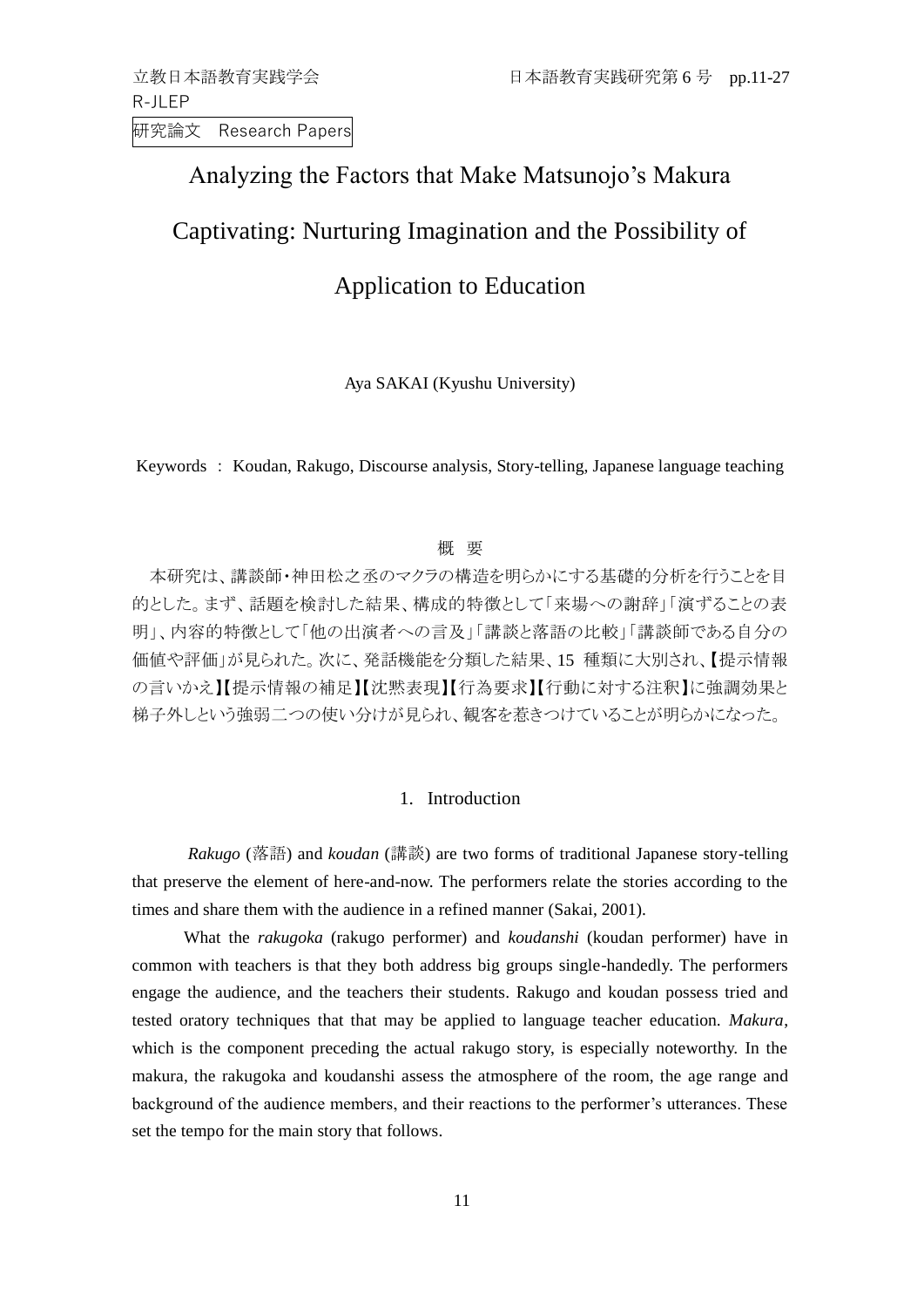## 2. Literature Review and Research Objectives

#### 2.1 Verbal Entertainment and Japanese Language Education

Rakugo is a form of entertainment that has been in existence for at least 400 years (Matsumoto, 2010). In rakugo, the rakugoka uses a *sensu* (Japanese folding fan that opens and closes) and *tenugui* (Japanese towel) as props. In order to distinguish between characters, they turn their bodies left and right accordingly. Koudan, which is said to have originated in the 15th or 16th century, is similar to rakugo in that it is also a form of verbal entertainment. The difference between the two is that in koudan, the performer sits in front of a low lecture stand, and tells stories with historical themes while keeping rhythm with both a sensu and *hari-oogi* (special type fan used in koudan that does not open).

According to Ooshima (2006), rakugo contains humor that is universally understood, and consequently, people of various cultural backgrounds can relate to it. Researchers have looked into rakugo as a possible teaching material for Japanese language learners. For instance, Sakai (2001) reported that by explaining the structure of rakugo and the vocabulary to students, followed by listening practice or inviting rakugoka, students were able to understand the characters in the stories and their relationships to each other.

Similarly, Iritono (2009), as well as Hatasa and Kubota (2009), observed that studying rakugo helps improve American university students' Japanese skills and their understanding of Japanese culture. In recent years, rakugo performances have been incorporated into many language classes, and their dramatic effects are being noted.

In terms of Japanese language teacher training, Sakai and Takahashi (2006) conducted a workshop for Korean Japanese-language teachers, in which they held discussions after watching rakugo. In the study by Kanai, Uenishi, and Enomoto (2014), teacher training sessions that included rakugo lessons and performances were designed. Kanai, Uenishi, and Enomoto (2014) asserted that in Japanese language education, it is necessary for teachers to possess the ability to cultivate a space based on mutual trust between speakers and listeners.

#### 2.2 Structure of Verbal Entertainment and Discourse Analysis

In his series of studies, Nomura (1995; 1996; 2013) approached rakugo through discourse analysis. Nomura (2013) identified five elements in rakugo: *maeoki* (greeting), *makura* (the introduction to the story), *hondai* (main story), *ochi* (punchline), and *musubi* (wrap-up). Maeoki was marked as the beginning of the discourse, and upon examining recordings and transcripts of rakugo, Nomura categorized the maeoki into seven parts.

Furthermore, Nomura (1995) observed several points. First, rakugo possessed a duality of speaking to the audience and of speaking between the characters in the story. Secondly, a character's speech time was longer than naturally occurring conversations, and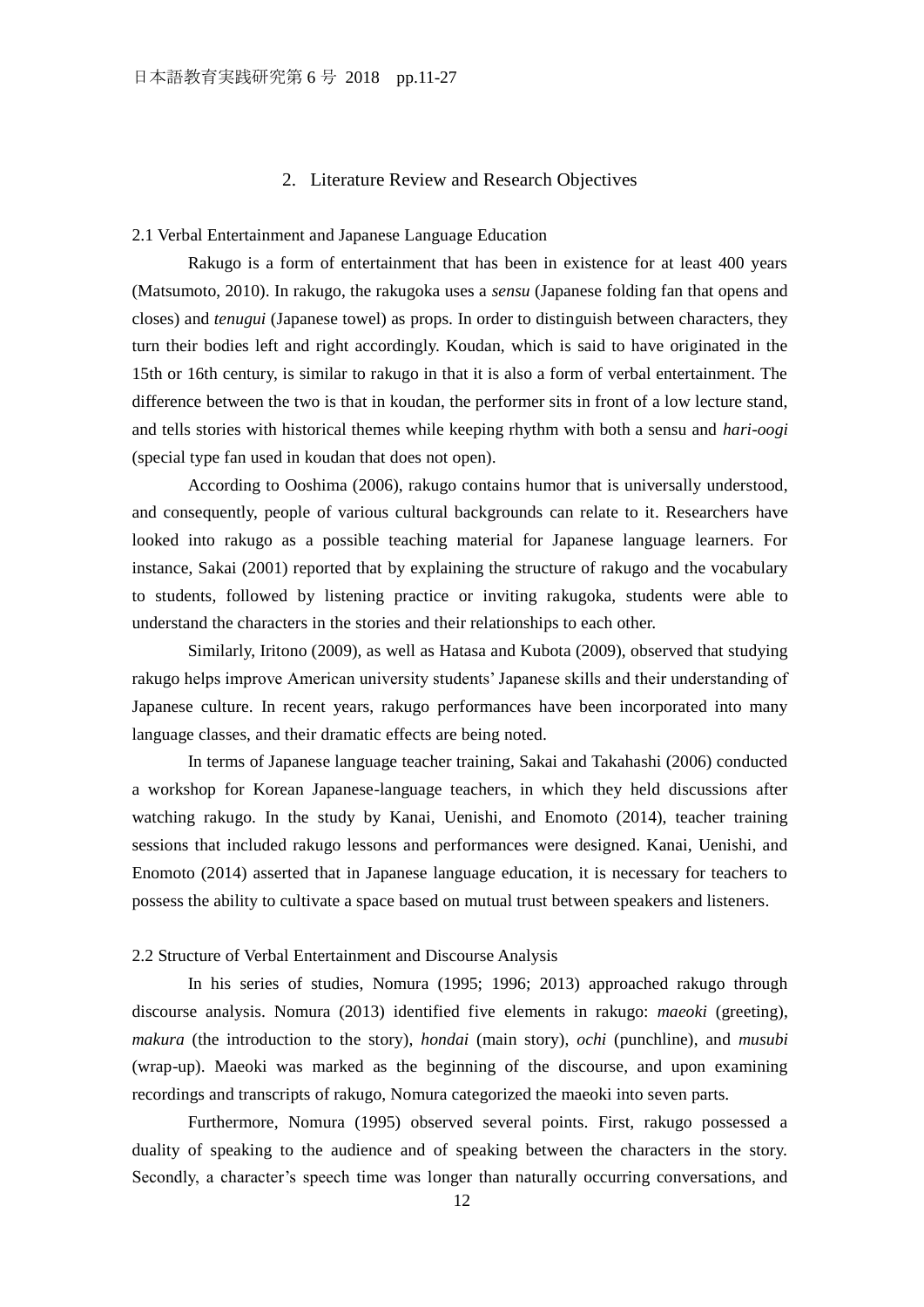there were numerous monologues indicating scene changes and time lapses. Thirdly, the purpose of the pause taken at the start of speech was to gauge the audience's reaction, as well as to signify scene change, non-verbal action, hesitation, and dramatic presentation.

In contrast, little research has been done on koudan. Since makura appear in koudan as well as rakugo, the makura in the koudan will be the focus of this study. The hondai will hereafter be referred to as the *program* or *story*.

## 2.3 Research Objectives

Several trends emerged when surveying the literature available. First, in the field of Japanese language teaching, studies have been conducted on how rakugo can be used as teaching material. These focus on viewing rakugo and learning about Japanese culture. Second, rakugo has also been studied as material for Japanese language teacher education; however, there has been no investigation into the implementation of rakugo oratory techniques into teaching. Thirdly, there seem not to be many past studies available on koudan in terms of Japanese language teaching. Finally, while the structure analysis for the hondai and the maeoki has been performed, that of makura has not been explored.

This study attempts to better understand the structure of the koudan makura. It investigates topics used in makura and speech functions, focusing on elements which engage the attention of the audience. Koudan makuras were chosen because koudan is difficult to understand even for native speakers of Japanese, and they make full use of the techniques for engaging the audience.

## 3. Method

3.1 Data for Analysis

In this study, data was taken from the transcripts of four types of Makura (A) to (D) from a DVD on koudan titled *Shin-Seiki Koudan Taizen Kanda Matsunojo*. It features Matsunojo Kanda, a koudanshi whose strong and dramatic narration is well-received by both critics and the general public in Japan.

Makura is the first contact and place of communication between the performer and the audience. Burke (1969), who advocated dramaturgical theory, proposed that the motivation for communication is the need and desire to understand each other, similar to the interaction of actors in drama series.

In dramaturgical theory, communication is considered to have the following five rhetorical elements: *act* (action, event; what happened), *scene* (the setting of the action; when and where), *agent* (the doer; who did it), *agency* (the tools and language of the doer; how it was done), and *purpose* (the goal; why it was done).

This present study approaches the art of speaking as the communication between the performer and the audience. Its construct is based on dramaturgical theory. The scene from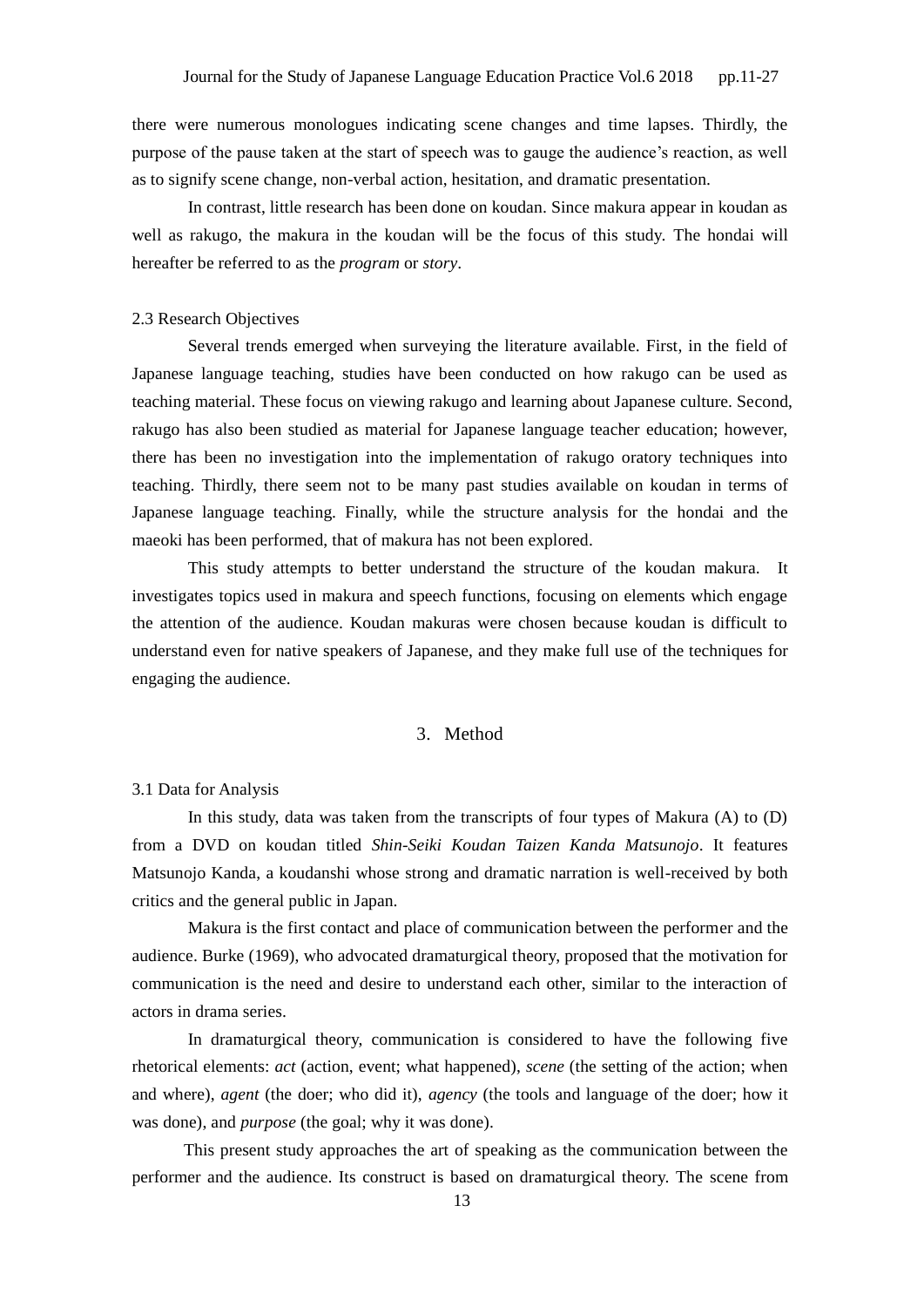Makura (A) to (C) is Suehirotei in Shinjyuku, and the scene from Makura (D) is Renjyakutei in Kanda. The agent is Matsunojo Kanda. The span of makura is defined as from the moment when the agent is seated to when a sound is made by hari-oogi and sensu, as the signals the beginning of the main story. Agency and purpose is examined in the section titled Results and **Discussion** 

### 3.2 Data Transcription

Data transcription was performed according to *Basic Principles of Transcription* (Usami, 2011). The basic analysis unit is the utterance. The symbols used in the transcription for the present study are presented in Table 1.

| $\circ$                                       | Inserted at the end of an utterance.                                                                      |
|-----------------------------------------------|-----------------------------------------------------------------------------------------------------------|
|                                               | Inserted in the utterance where there is a pause of less than one second.                                 |
|                                               | Inserted before and after the program title.                                                              |
| $66 - 22$                                     | Inserted when the performer quotes another speaker during an utterance.                                   |
| $\leftarrow$                                  | Inserted when the way a word is pronounced is different from the traditional pronunciation.               |
| $\mathcal{P}$                                 | Inserted at the end of an interrogative utterance.                                                        |
| $\uparrow \downarrow$                         | Inserted to mark intonation; rising arrow for rising intonation, falling arrow for falling<br>intonation. |
|                                               | Inserted when there is a short pause of approximately one second between two utterances.                  |
| $\ll$ pause $\gg$                             | Inserted when there is a pause of at least two seconds long.                                              |
| $\left( \begin{array}{c} \end{array} \right)$ | Inserted to indicate nonverbal action or sound.                                                           |
| $\leq$ laughter $\geq$                        | Inserted when there is laughter.                                                                          |
| #                                             | Inserted when it is difficult to hear. Number of #s correlates to the number of seconds.                  |

Table 1 Symbols used in Transcription

## 4. Results and Discussion

## 4.1 Topic Analysis

 A conversation generally takes place between two or more people, and a shift in topic is indicated by the markers of language, denoting the beginning and end of a topic. Since the makura is not a conversation, the data was divided according to topics Matsunojo spoke on and the audience's reactions. Simultaneously, the following categorizations by Tsutsui (2012) was used for analyzing the qualitative differences in the topic, and for dividing each item in the topic as *sub-topics:* (1) referencing a new topic, different from the topic previously spoken about, (2) referencing the same topic, but from a different perspective, (3) referencing the same topic, but in a different time period, (4) referencing the same target and situation, and (5) generalization of references to the same individual target or situation. In the tables appearing in this study, the sub-topics are the descriptions of utterances by Matsunojo.

 The categorization of topics for Makura (A) is presented in Table 2. The DVD used to gather data for this study did not include a story after Makura (A), while it did have stories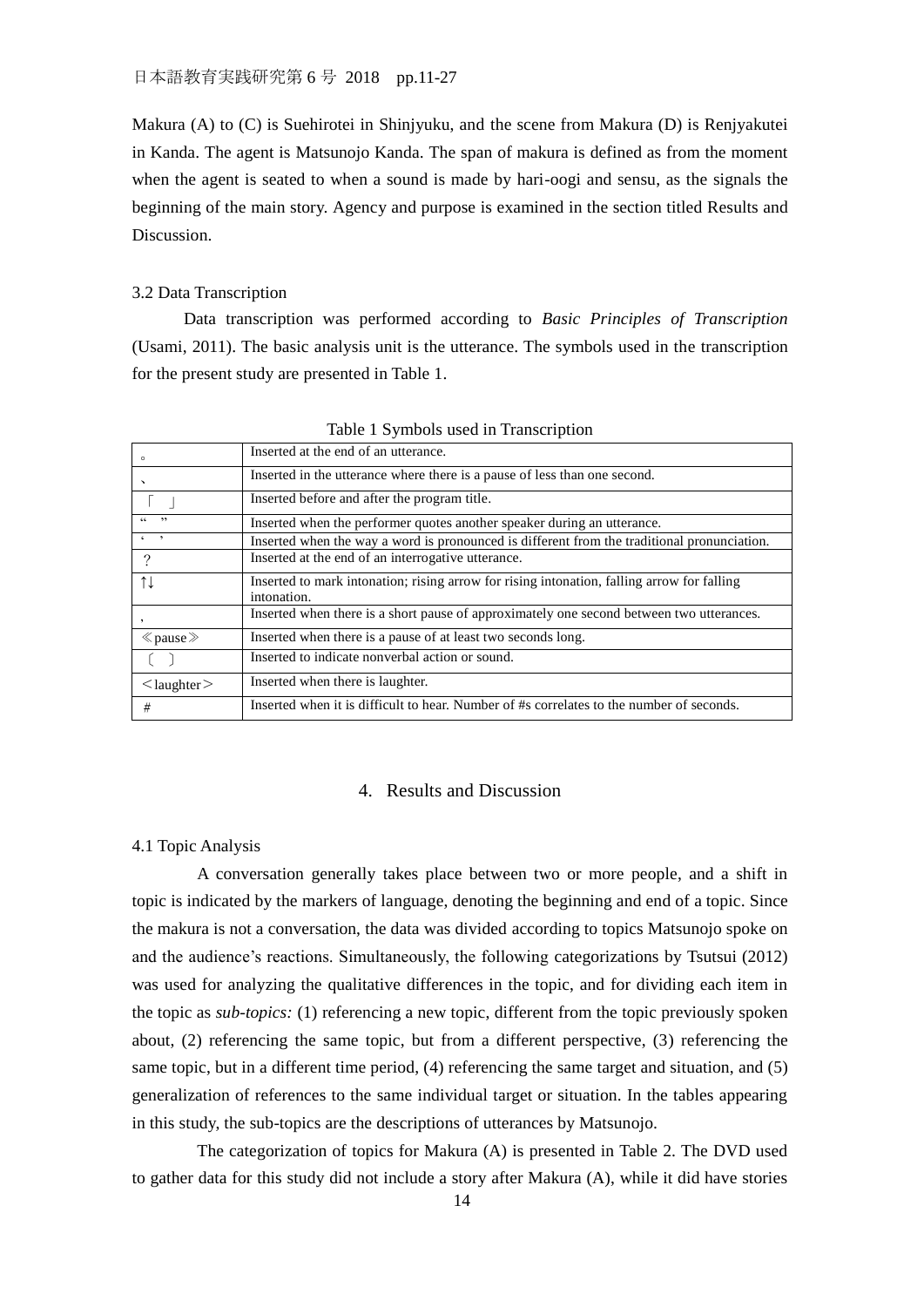for the other three Makuras (B), (C), and (D).

| Topic                                               | Sub-Topic                                                                           |
|-----------------------------------------------------|-------------------------------------------------------------------------------------|
|                                                     | The venue is full.                                                                  |
| state of the venue                                  | There are two TV cameras.                                                           |
|                                                     | The koudan is about to begin.                                                       |
|                                                     | The number of rakugoka is increasing.                                               |
| situation surrounding the<br>field of story telling | The number of koudanshi is small.                                                   |
|                                                     | The ratio between male and female for rakugoka and koudanshi is different.          |
|                                                     | Matsunojo is the only person who is a male koudanshi in his twenties.               |
|                                                     | As he is the only male koudanshi in his twenties, he is special.                    |
| value as a koudanshi                                | Even if his koudan is not funny, he wants audiences to think that he is special.    |
|                                                     | In general, if people see something rare or special, they think it's also something |
|                                                     | good.                                                                               |
|                                                     | He wants audiences to think that his koudan is funny.                               |

Table 2 Makura (A) April 13, 2013 Shinjyuku Suehirotei "Shinyayose" 2 min 18 sec

The categorization of topics for Makura (B) is presented in Table 3. The program that follows the makura is titled *Tagasode no Otokichi.* The story, also known as Naniwa Sankyo Kyaku, depicts Otokichi's boyhood. A glib Otokichi bumps into a professional gambler at a bridge and angers him with his words. The topics used in makura are generally related to the main story that follows, and they sometimes foreshadow the punchline. In this case, Matsunojo first discusses a topic from his daily life (i.e., about how he had met the previous Suehirotei owner). Next in the performance, Matsunojo discusses the hardships he himself faced in his early career while he is playing the character of Otokichi; it appears that Matsunojo projects himself onto Otokichi, who was later to become famous.

Table 3 Makura (B) May 10, 2014 Shinjyuku Suehirotei "Shinyayose" 2 min 5 sec

| Topic                    | Sub-Topic                                                                          |
|--------------------------|------------------------------------------------------------------------------------|
| expressing appreciation  | He thanks people for coming.                                                       |
| to audience              |                                                                                    |
| reference to             | There are many other performers.                                                   |
| other performers         | He will end this performance in a very funny way.                                  |
|                          | Makura doesn't have to go on and on.                                               |
| self-assessment as       | The previous owner has an eye for performances.                                    |
| a koudanshi              | The current owner also has an eye for performances.                                |
|                          | The previous owner said he wants to make Matsunojo a shinuchi as soon as           |
|                          | possible.                                                                          |
|                          | He will tell another story.                                                        |
| announcing a performance | By telling the audience this, there is more likelihood that they will not laugh at |
|                          | the story he will tell them next.                                                  |

The categorizations of topics for Makura (C) is presented in Table 4. The program that follows this is *Kashima no Bo-matsuri*. It is an excerpt from *Tenpo Suikoden,* which depicts the fight between Hanzo Sasagawa and Sukegoro Iioka. In the story, a drunk Hirate has a quarrel with a subordinate of his enemy Sukegoro. Suddenly, the old lady of Kashima and her white shaggy dog appear, adding a humorous touch. Matsunojo ends the story in the middle at the most exciting part, just as he warns beforehand. By informing the audience of the "typical narration of koudan", he gives them a clue about the following program.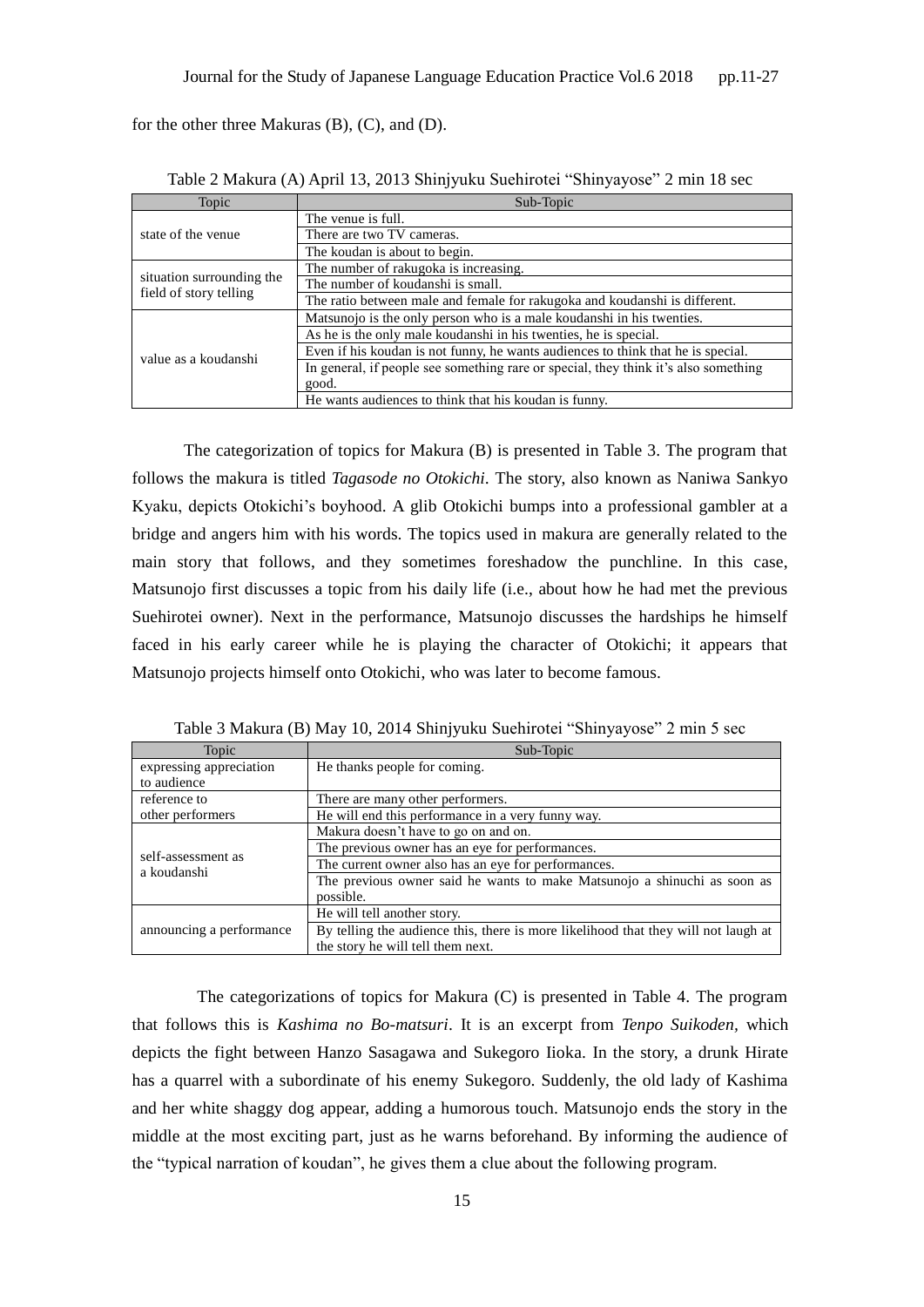| Topic                   | Sub-Topic                                                                              |
|-------------------------|----------------------------------------------------------------------------------------|
|                         | He wonders why Meiraku appeared first on stage?                                        |
| reference to            | He wonders why Meiraku is an apprentince of Rakusuke?                                  |
| other performers        | He wants the audience to feel as if the main spectacle has started.                    |
|                         | Same logic as water tasting good after a run.                                          |
| expressing appreciation | He appreciates that it is a full house.                                                |
| to audience             |                                                                                        |
|                         | In koudan, the narration often stops midway.                                           |
|                         | In rakugo, the story also sometimes stops midway.                                      |
|                         | In koudan, the story not finishing is blamed on time running out.                      |
|                         | In koudan, stories stopping midway have been happening for a long time.                |
| typical narration of    | When the story ends in the middle, the audience wants to return to the koudan the      |
| koudan                  | following day to find out what happens next.                                           |
|                         | But when the audience returns the next day, the koudanshi is telling a different story |
|                         | As always, the story is ended in the middle                                            |
|                         | A typical way to relate a koudan is by making the audience get into the story, but     |
|                         | then somehow throw them off                                                            |
| announcing a            | He will now tell a story that is serious at first, but has a humorous latter half.     |
| performance             |                                                                                        |

Table 4 Makura (C) February 14, 2015 Shinjyuku Suehirotei "Shinyayose" 3 min 22 sec

Finally, the categorizations of topic for Makura (D) are shown in Table 5. The program title for (D) is *Grey Zone*. It is an original koudan created by Matsunojo. In it, a young boy named Yoshida becomes disillusioned upon learning in a pro-wrestling magazine that the games are scripted. He idolizes Oonokuni, a sumo wrestler who denounced fixed matches. Yoshida moves to Tokyo and becomes a rakugoka, even starring in the supposedly non-scripted TV program *Shoten*. In (D), Matsunojo announces the release of his DVD, and suggests that it would not be so bad if his DVD serves as an inspiration for youngsters to become koudanshi and experience the ups and down of the koudan world.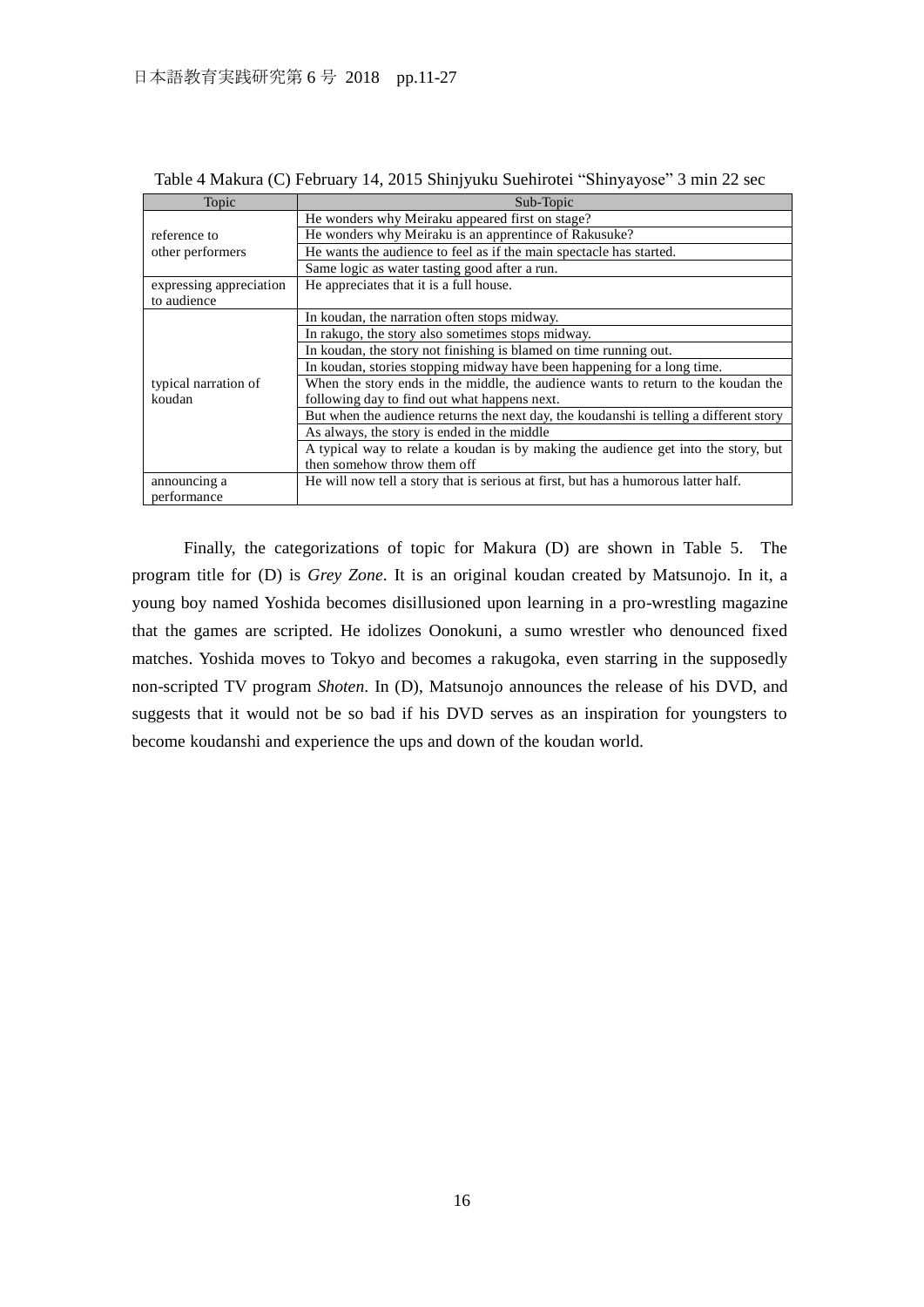| Topic                      | Sub-Topic                                                                                |
|----------------------------|------------------------------------------------------------------------------------------|
| value of his DVD           | Master Shinsuke wants his DVD.                                                           |
|                            | Not sure if topic-wise, it is right to give Master Shinsuke the DVD.                     |
| filming at Renjyakutei     | It's the first time to be filming at Renjyakutei.                                        |
|                            | He spoke with the staff, and the makura will be cut later.                               |
| expressing appreciation to | He thanks the audience for coming.                                                       |
| audience                   | He should have given thanks to the audience first thing.                                 |
|                            | He is always very sorry.                                                                 |
| value of his DVD           | No intention of giving a splendid performance.                                           |
|                            | He asks if there is value in buying the DVD?                                             |
|                            | In rakugo study circles, there are some foolish people.                                  |
|                            | He ponders what would happen if his DVD were in a room where a rakugo                    |
| effect of his DVD          | study circle was taking place.                                                           |
|                            | There may be people in rakugo study circles that would make good koudanshi.              |
|                            | He wants people to know in his DVD that one can perform freely in a koudan.              |
|                            | There is a possibility that viewers of this DVD may want to become koudanshi.            |
| announcing a performance   | Finally, he will tell another story.                                                     |
| effect of his DVD          | It is worth it if there are people who become fans of koudan after watching this<br>DVD. |
| announcing a performance   | Finally, he will perform Grey Zone.                                                      |
|                            | He performed Grey Zone at Shinyayose, and it turned out well.                            |
|                            | But the staff wanted him to do Grey Zone again.                                          |
|                            | He went overboard when he did Grey Zone at Shinyayose.                                   |
| explanation for performing | He wants to record Grey Zone at the studio, as the rakugoka Ensho-hyakuseki              |
| again                      | did.                                                                                     |
|                            | He wants Kishin Shinoyama to photograph him.                                             |
|                            | Due to some circumstance, they can't record the performances in the studio.              |
| announcing a performance   | He has said this many times, but he will perform Grey Zone.                              |

Table 5 Makura (D) December 26, 2014 Kanda Renjyakutei "Hitori Dainarikin Zenyasai"

5 min 26 sec

Matsunojo's makura has the following four characteristics: First, as seen in (C) and (D), in the middle of the performance he realizes he has not thanked the audience for coming, and starts doing so. Nomura (2013) has observed that the performer generally thanks the audience at the beginning of the makura, as seen in (B). Therefore, the audience does not expect to hear this in the middle, which induces laughter from them.

Secondly, he refers to other presenters, as seen in (B) and (C). In both cases, he pokes fun at the others, inviting laughter, and thereby setting the mood.

Thirdly, while the topics differ somewhat, as seen in "situation surrounding the field of story-telling" in (A) and "typical narration of koudan" in (C), he is able to explain koudan, which may be unfamiliar to the audience, by comparing it with the more famous rakugo. While explaining rakugo light-heartedly, his effort and desire to help the audience enjoy the koudan performance is apparent.

Finally, as seen in "value as a koudanshi" in (A), "self-assessment as a koudanshi" in (B), and "the value of his DVD" in (D), he is continuously interested in his own worth and evaluation. These types of topics, along with koudan and Matsunojo's self-introductions, often emerge in his talks at the Shinyayose at Suehirotei in Shinjyuku where there are many first time viewers.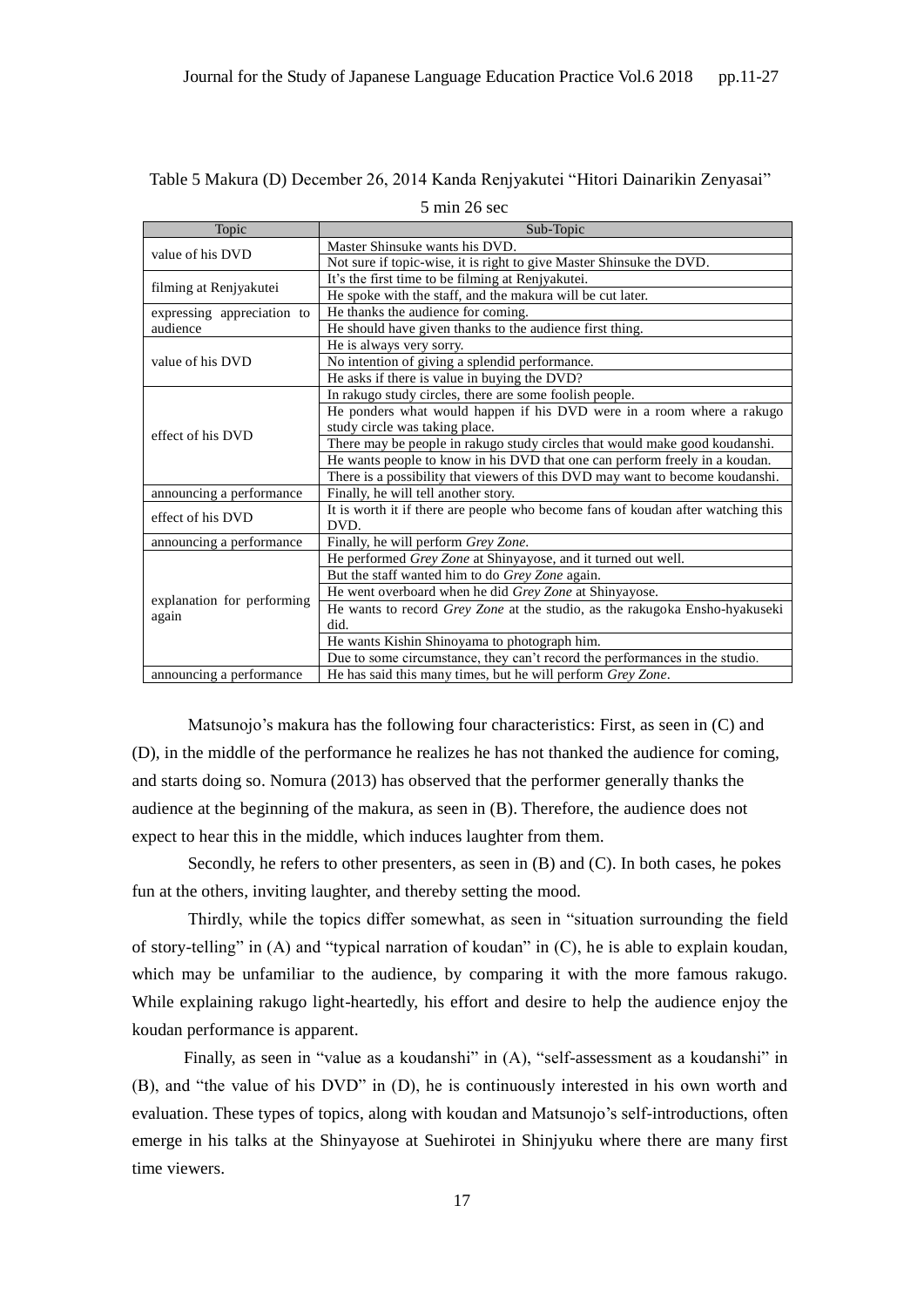## 4.2 Classification and Structure Analysis of Speech Acts

Next, speech acts and the factors for engaging the audience were analyzed in order to understand the structure of the makura. Speech acts are defined as utterances that accomplish certain goals in a communication (Szatrowski, 1993).

## 4.2.1 Classification and Frequency of Speech Acts

Fifteen types of speech functions were identified in this data using the framework by Szatrowski (1993). Definitions and examples of these speech functions are presented in Table 6. An asterisk (\* ) signifies new speech functions identified in the current research.

| Speech Act                                   | Definition                                             | Example (speech act in <b>bold</b> )               |
|----------------------------------------------|--------------------------------------------------------|----------------------------------------------------|
| Topic Opener *                               | Indicates that the topic is starting.                  | Um, thanks, everybody, for coming.                 |
| Topic Continuation *                         | Indicates that the topic is continuing.                | And, I want to ask the previous Suehirotei         |
|                                              |                                                        | owner                                              |
| Topic Change *                               | Indicates that the topic has changed.                  | Uh, I don't really have to take my haori off       |
|                                              |                                                        | here.                                              |
| <b>Ritual Expression</b>                     | Expresses gratitude or the start of a                  | Um, I want to tell you a story.                    |
|                                              | performance.                                           |                                                    |
| Explanation of                               | States explicitly the action taken.                    | I didn't have to take off my haorium               |
| Action*                                      |                                                        |                                                    |
| <b>Elicitation of Action</b>                 | Urges the audience to do something, or                 | They must be photographing, oh, you don't          |
|                                              | forbids them from doing something.                     | have to turn around.                               |
| <b>Expressing Silence</b>                    | Inserts pauses to wait for the                         | In the world of koudan, half of us                 |
|                                              | audience's reaction, or to emphasize a<br>point.       | <b>≪ pause</b> > consists of women.                |
| Information Sharing*                         | Shares information about a person,                     | In the world of koudan, half of us                 |
|                                              | thing, or situation.                                   |                                                    |
|                                              |                                                        | $\ll$ pause $\gg$ consist of women.                |
| Repetition of                                | Repeats information that has been                      | Of course the present owner of Suehirotei          |
| Information *                                | previously shared.                                     | has an eye for performances. This is               |
|                                              |                                                        | important, so please remember that. The            |
|                                              |                                                        | present owner has an eye, too.                     |
| Repetition of                                | Repeats information that has been                      | In the world of koudan, half are $\ll$ pause $\gg$ |
| <b>Information Using</b><br>Different Words* | previously<br>shared<br>using<br>different<br>wording. | women. So, out of 80, 40 are men, and 40           |
|                                              |                                                        | are women.                                         |
| Extra Information *                          | Adds extra detail<br>information<br>to                 | There are a lot of them, it's surprising. There    |
|                                              | already shared.                                        | are apparently $\ll$ pause $\gg$ 800 people in     |
|                                              |                                                        | Tokyo and Osaka combined.                          |
| Reason for                                   | States the evidence or the reason of                   | Oh, he's a narcissist. Uh, uh, I just wanted       |
| Information *                                | information given.                                     | to do that joke.                                   |
| <b>Expressing Opinion</b>                    | Gives opinion regarding a person,                      | So, also in that sense I think that it's           |
|                                              | thing, or situation.                                   | valuable.                                          |
| Repetition of                                | has<br>been<br>Repeats intention<br>that               | There are stupid people, maybe. Like ones          |
| <b>Intention Using</b>                       | shared<br>different<br>previously<br>using             | who are always lying around, with no               |
| Different Words *                            | wording.                                               | future.                                            |
| <b>Expressing Intention</b>                  | States intention regarding a person,                   | Um, after a break I am thinking about              |
|                                              | thing, or situation.                                   | telling you another story.                         |

| Table 6 Speech Acts in this Research |  |  |  |  |
|--------------------------------------|--|--|--|--|
|--------------------------------------|--|--|--|--|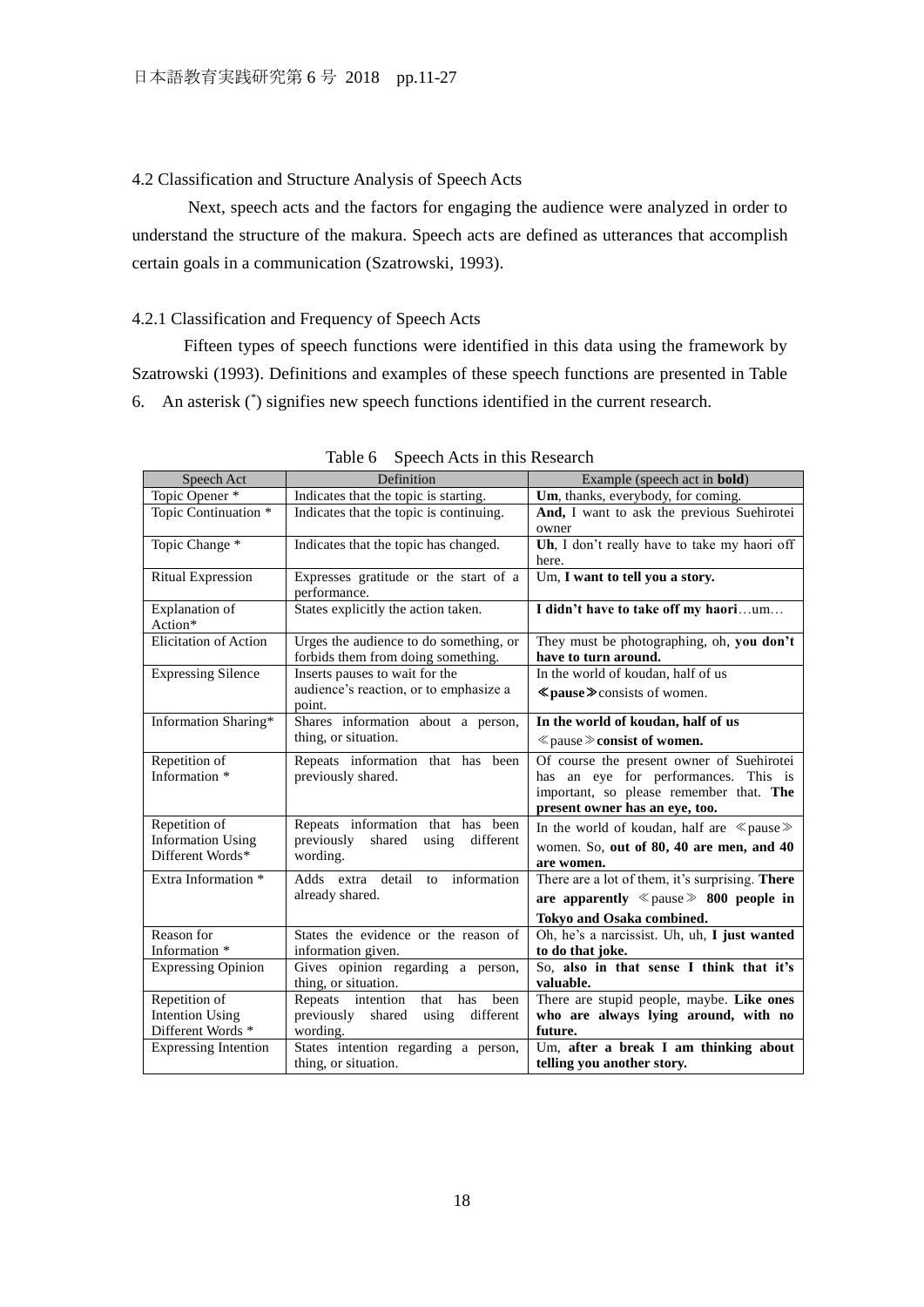

Diagram 1 Frequencies of Speech Acts

Next, the frequencies of speech acts were analyzed for each makura. The findings are summarized in Table 1. The speech acts occurring the most frequently were *Information Sharing* (58), *Topic Continuation* (33), and *Expressing opinion* (31). In addition, the topic direction became apparent through *Topic Opener*, *Topic Continuation*, and *Topic Change*. Finally, *Repetition of Information*, *Repetition of Information Using Different Words*, *Extra Information*, and *Reason for Information* characteristically appeared after *Information Sharing*.

## 4.2.2 Factors for Engaging the Audience

When there is a reaction or laughter from the audience after a speech act, it signifies that the speech act contains factors for engaging the audience. In analyzing Matsunojo's speech acts, close attention was paid to *Repetition of Information Using Different Words*, *Extra Information*, *Expressing Silence*, *Elicitation of Action*, and *Explanation of Action*. From here on, the utterance numbers, utterance topics, and speech acts are labeled. *M* in utterance number stands for Matsunojo and *A* for the audience.

4.2.2.1. Repetition of Information Using New Words: Emphasis on Information and Rhythm

In a discourse, it is rare for the speaker to add extra information or provide evidence for the information unless the interlocutor fails to comprehend or asks questions about it.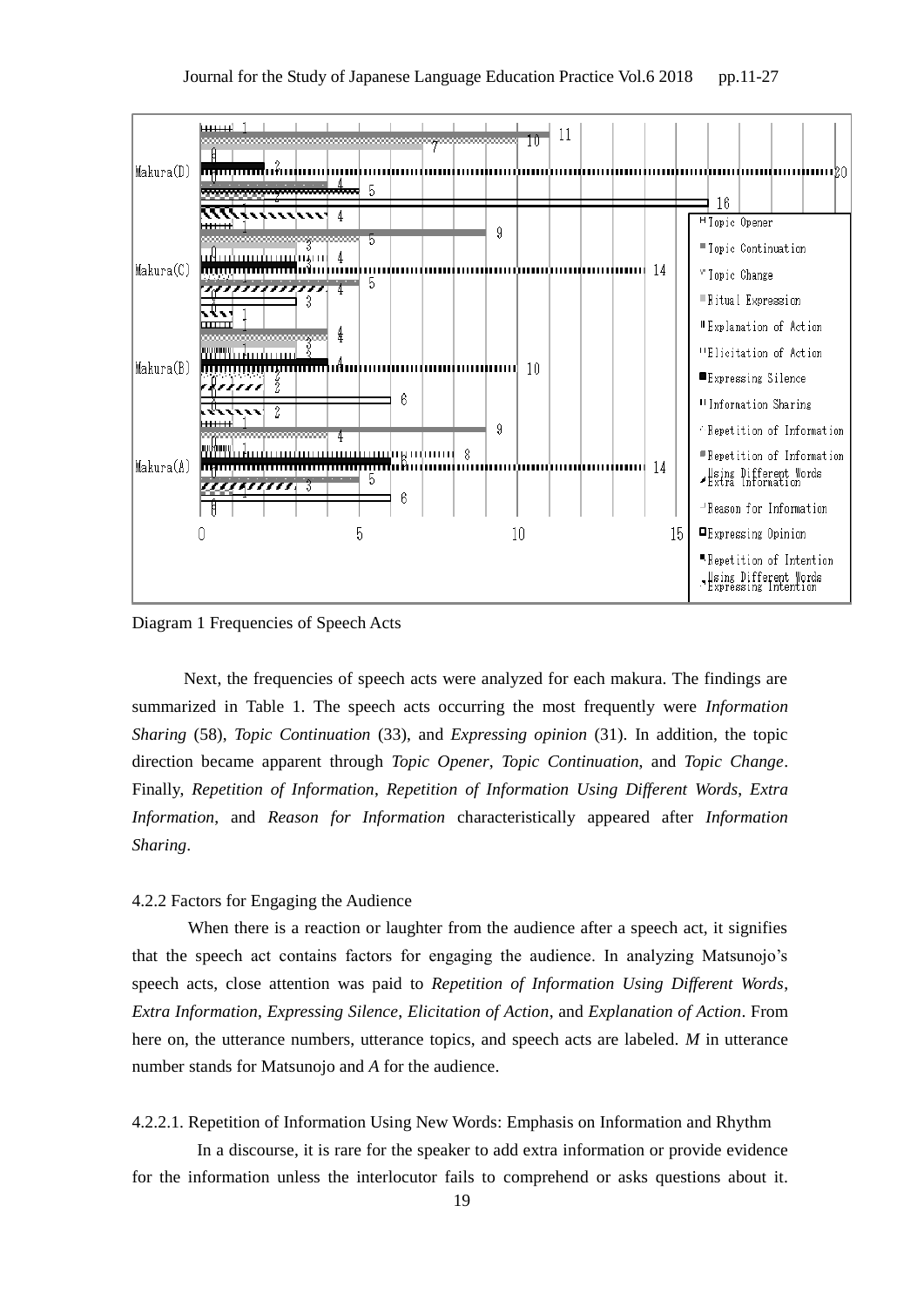However, *Repetition of Information Using Different Words* occurs frequently in the present data, excepting (B).

In Example 1, two pieces of information in M12 and M14 (i.e., there are 800 rakugoka, and the number of koudanshi is only 10% of this) are rephrased in M15. Moreover, M16 (i.e., in the world of koudan, there are an equal number of females and males) is rephrased in M17. Both numerical pieces of information are easy to understand; by rephrasing "1 out of 10" to "80 people", and "half are females" to "40 females", it accentuates the information given previously.

| <b>Utterance</b><br><b>Numbers</b> | <b>Utterances</b>                                                                                                                                        | Speech Act 1                                                                  | Speech Act 2                                                                  | Speech Act 3          | Speech Act 4           |
|------------------------------------|----------------------------------------------------------------------------------------------------------------------------------------------------------|-------------------------------------------------------------------------------|-------------------------------------------------------------------------------|-----------------------|------------------------|
| M12                                | There are apparently<br>$\langle$ pause $\gg$ 800 people in<br>Tokyo and Osaka<br>combined.                                                              | Extra<br>Information                                                          | Expressing<br>Silence                                                         | Extra<br>Information  |                        |
| M13                                | (waiting for<br>$\ll$ pause $\gg$<br>audience's reaction] This is<br>called no reaction.                                                                 | Expressing<br>Silence                                                         | Elicitation of<br>Action                                                      |                       |                        |
| A <sub>3</sub>                     | $\langle$ laughter $\rangle$                                                                                                                             |                                                                               |                                                                               |                       |                        |
| M <sub>14</sub>                    | Compared to this, in the<br>world of koudan, the<br>number of koudanshi is<br>only 10% of this.                                                          | Expressing<br>Opinion                                                         | Information<br>Sharing                                                        |                       |                        |
| M <sub>15</sub>                    | There are only 80 people.                                                                                                                                | <b>Repetition of</b><br><b>Information</b><br><b>Using Different</b><br>Words |                                                                               |                       |                        |
| M <sub>16</sub>                    | And, in rakugo, 95% are<br>still male, but in the world<br>of koudan, half are<br>≪ pause ≫ female. [moves<br>both hands to the right]                   | Topic<br>Continuation                                                         | Information<br>Sharing                                                        | Expressing<br>Silence | Information<br>Sharing |
| M17                                | So, out of 80 people, 40<br>are male, and 40 are<br>female. [When saying the<br>numbers, puts out his right<br>hand as if pushing the<br>lecture stand]. | Topic<br>Continuation                                                         | <b>Repetition of</b><br><b>Information</b><br><b>Using Different</b><br>Words |                       |                        |

Table 7 Example 1 Makura (A)

In the telling of a koudan, the story often ends abruptly at the climax. In M 26, M 27, and M30 in Example 2, Matsunojo touches on this, using both straightforward and metaphorical language. In M25, the audience members are already laughing, but by repeating the same topic in different words, he further engages the audience and causes more laughter. Moreover, by saying this three times, he creates a rhythm like that of a hari-oogi drawing in the audience.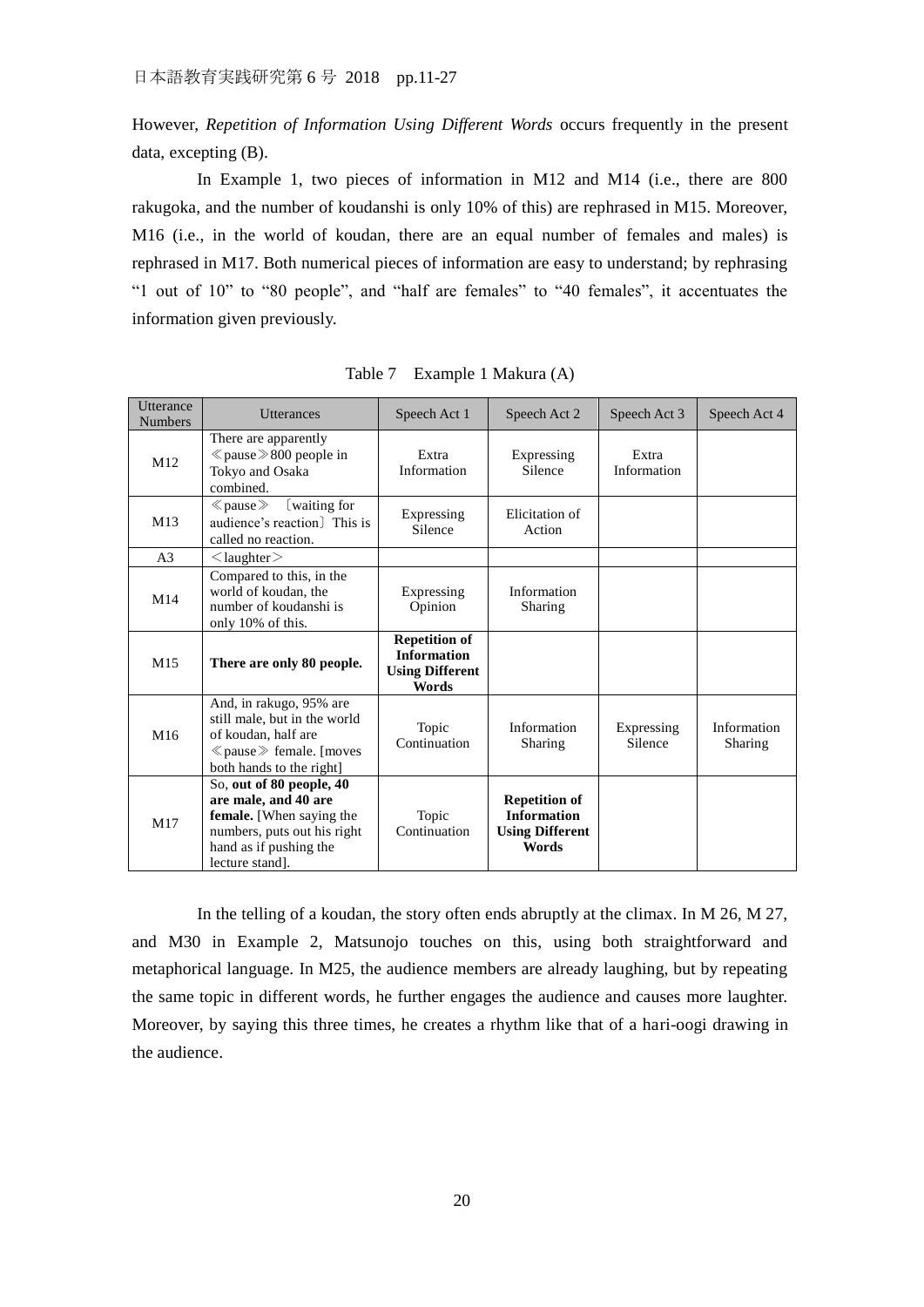| Utterance<br><b>Numbers</b> | Utterances                                                                                                                                                                                                                                                                                                                                                                                                                                                                                                                                   | Speech Act 1                                                                            | Speech Act 2                                                                            | Speech Act 3                                                                            |
|-----------------------------|----------------------------------------------------------------------------------------------------------------------------------------------------------------------------------------------------------------------------------------------------------------------------------------------------------------------------------------------------------------------------------------------------------------------------------------------------------------------------------------------------------------------------------------------|-----------------------------------------------------------------------------------------|-----------------------------------------------------------------------------------------|-----------------------------------------------------------------------------------------|
| M <sub>25</sub>             | Ok, yesterday's koudanshi [hits the lecture<br>stand with hands] is [talking quickly] coming<br>up to the stage briskly [makes a sound with the<br>hari-oogi]. "Sensei, please get revenge, sensei,<br>please get revenge" [mimes calling out to a<br>koudanshi]. The koudanshi hits the lecture<br>stand twice and [makes a sound with the<br>hari-oogi] says, "The revenge is completed"<br>[said in the manner of old style koudanshi] [hits]<br>the lecture stand] "It's finished, hey." [rises<br>slightly from the mat] It's finished. | Topic<br>Continuation                                                                   | Information<br>Sharing                                                                  |                                                                                         |
| A8                          | $\langle$ laughter $\rangle$                                                                                                                                                                                                                                                                                                                                                                                                                                                                                                                 |                                                                                         |                                                                                         |                                                                                         |
| M26                         | So $\ll$ pause $\gg$ , um, this is how we do it in<br>koudan.                                                                                                                                                                                                                                                                                                                                                                                                                                                                                | Topic<br>Continuation                                                                   | Expressing<br>Silence                                                                   | <b>Repetition of</b><br><b>Information</b><br><b>Using</b><br><b>Different</b><br>Words |
| A9                          | $\langle$ laughter $\rangle$                                                                                                                                                                                                                                                                                                                                                                                                                                                                                                                 |                                                                                         |                                                                                         |                                                                                         |
| M27                         | So [shows the palm of hands, and lifts them<br>from bottom to top], $I$ will end the story that $I$<br>am about to tell at the most [emphasis]<br>exciting part.                                                                                                                                                                                                                                                                                                                                                                             | Topic<br>Continuation                                                                   | <b>Repetition of</b><br><b>Information</b><br><b>Using</b><br><b>Different</b><br>Words |                                                                                         |
| A10                         | $\langle$ laughter $\rangle$                                                                                                                                                                                                                                                                                                                                                                                                                                                                                                                 |                                                                                         |                                                                                         |                                                                                         |
| M30                         | The audience sits forward, sits forward and,<br>[raising hands in the air], they like me and<br>[waves both hands in the air] then I take them<br>by surprise [mimes taking off a ladder].                                                                                                                                                                                                                                                                                                                                                   | <b>Repetition of</b><br><b>Information</b><br><b>Using</b><br><b>Different</b><br>Words |                                                                                         |                                                                                         |
| A12                         | $\langle$ laughter $\rangle$                                                                                                                                                                                                                                                                                                                                                                                                                                                                                                                 |                                                                                         |                                                                                         |                                                                                         |

Table 8 Example 2 Makura (C) (Partly Omitted)

## 4.2.2.2. Extra Information: Causing Laughter, or Betraying Expectations

Unique approaches to engaging the audience were observed in the *Extra Information* occurring after *Information Sharing*. In Example 3, in which the topic of the number of rakugoka continue, Matsunojo waits for the audience's reaction after saying exactly how many people it comprises (M12). Furthermore, referring to the news that the previous owner of Suehirotei wants to give Matsunojo the title of *shinuchi* (the highest rank in koudan) in Example 4, Matsunojo creates suspense by first saying, "And, so that I can hear it, he said clearly," then "Oh, how I want to make him a shinuchi as soon as possible." Supplying further information leads to the next utterance, and this holds the audience's attention and makes them laugh even more.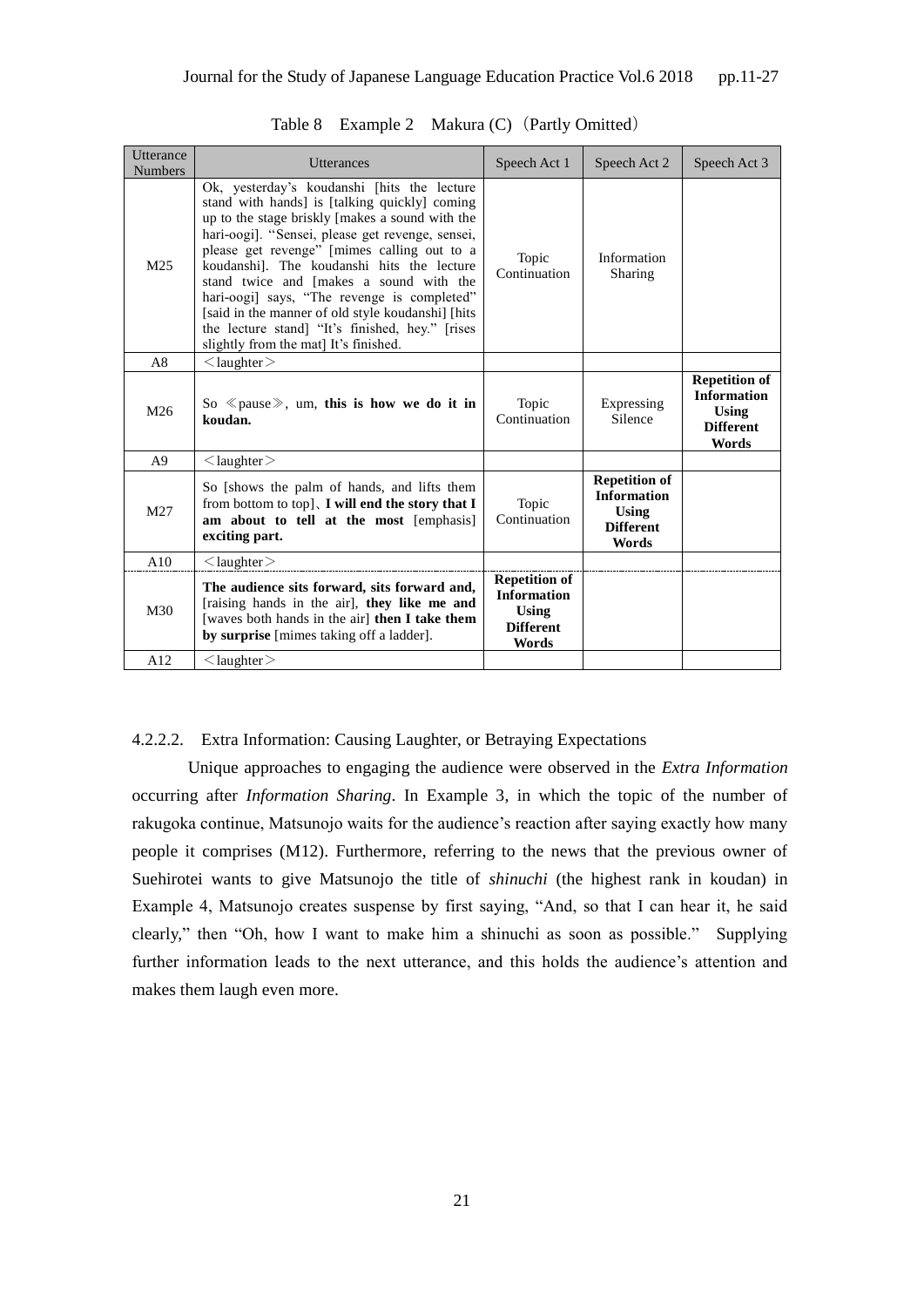| <b>Utterance</b><br><b>Numbers</b> | <b>Utterances</b>                                                                        | Speech Act 1                                                 | Speech Act 2             | Speech Act 3                |
|------------------------------------|------------------------------------------------------------------------------------------|--------------------------------------------------------------|--------------------------|-----------------------------|
| M11                                | There are so many of them. You will be<br>surprised.                                     | Repetition of<br><b>Information Using</b><br>Different Words | Expressing<br>Opinion    |                             |
| M12                                | <b>There are apparently</b> $\ll$ pause $\gg$ 800<br>people in Tokyo and Osaka combined. | Extra<br><b>Information</b>                                  | Expressing<br>Silence    | Extra<br><b>Information</b> |
| M13                                | $\langle$ pause $\rangle$ [waiting for audience's reaction]<br>No reaction.              | Expressing<br>Silence                                        | Elicitation of<br>Action |                             |
| A3                                 | $\leq$ laughter $>$                                                                      |                                                              |                          |                             |

Table 9 Example 3 Makura (A)

Table 10 Example 4 Makura (B)

| <b>Utterance</b><br>Number | <b>Utterances</b>                                                                                                                                                                                       | Speech Act 1                | Speech Act 2           | Speech Act 3           | Speech Act 4                  |
|----------------------------|---------------------------------------------------------------------------------------------------------------------------------------------------------------------------------------------------------|-----------------------------|------------------------|------------------------|-------------------------------|
| M <sub>14</sub>            | It was definitely $\ll$ pause $\gg$ in<br>a small voice [moving both]<br>hands].                                                                                                                        | Information<br>Sharing      | Expressing<br>Silence  | Information<br>Sharing |                               |
| M15                        | And, to me [raising his right<br>hand he said clearly [makes]<br>noise with his hari-oogi] "Oh,<br>how I want to make him<br>$\langle$ pause $\rangle$ a shinuchi as soon<br>as possible" [whispering]. | Extra<br><b>Information</b> | Information<br>Sharing | Expressing<br>Silence  | Information<br><b>Sharing</b> |
| A4                         | [commotion $\cdot$ applause]<br>$\langle$ laughter $\rangle$                                                                                                                                            |                             |                        |                        |                               |

On the other hand, after explaining how a rakugoka typically ends his story in Example 5, he makes fun of himself, as M18 exemplifies. In Example 6, he contemplates the reaction to the sale of his own DVD, then adds in M22, "Nothing may happen." In both instances, the audience's interest in what Matsunojo says is at a peak; however, Matsunojo betrays their expectation in finding out what happens next, which makes causes laughter.

**Utterance** Numbers Utterances Utterances Speech Act 1 Speech Act 2 Speech Act 3 M16 Um, by the way, when rakugoka-sans [waves his right hand quickly] want to cut the story in the middle, the way they do it is [makes a sound with his hari-oogi] Topic Continuation Extra Information M17 You say, ''You're kidding'' [sweeping haori towards the back with his left hand], like this [licking lips] Information Sharing M18 **I haven't really told a** <sup>≪</sup>pause<sup>≫</sup> **joke. Extra Information** Expressing Silence Extra Information A7 |  $\langle$  laughter  $\rangle$ 

Table 11 Example 5 Makura (C)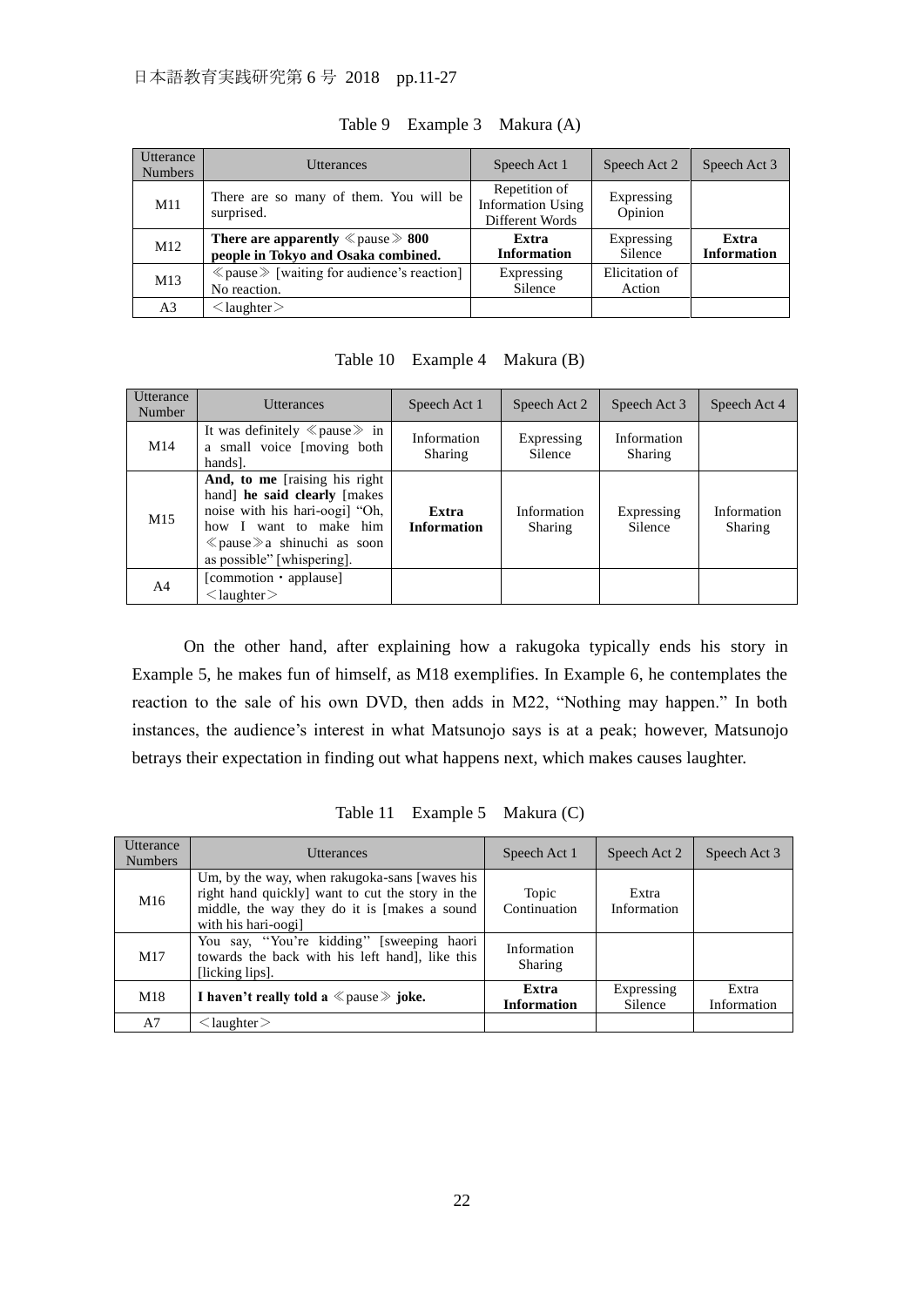| <b>Utterance</b><br><b>Numbers</b> | <b>Utterances</b>                                                                                                                                                                                                                                                 | Speech Act 1           | Speech Act 2                |
|------------------------------------|-------------------------------------------------------------------------------------------------------------------------------------------------------------------------------------------------------------------------------------------------------------------|------------------------|-----------------------------|
| M21                                | Not sure what kind of coincidence this is, what kind of coincidence<br>it is, but let's leave a copy of it in the rakugo club room [mimes]<br>putting down a DVD] and see what happens [moving his right hand<br>in a circular manner with palm facing upwards ]. | Information<br>Sharing |                             |
| A10                                | $\langle$ laughter $\rangle$                                                                                                                                                                                                                                      |                        |                             |
| M22                                | $\ll$ pause $\gg$ Nothing may happen.                                                                                                                                                                                                                             | Expressing<br>Silence  | Extra<br><b>Information</b> |
| A11                                | $\leq$ laughter $>$                                                                                                                                                                                                                                               |                        |                             |

Table 12 Example 6 Makura (D)

### 4.2.2.3. Expressing Silence: Heightening Dramatic Effect

The purpose of *Expressing Silence* is to wait for the audience's reaction, or to emphasize a point. In the case of conversations, it is used when one is not sure how to respond, or to ponder a subject. On the other hand, in Matsunojo's makura, silence has a tangible quality and it is used deliberately as something he wants the audience hear.

For example, instances of *Expressing Silence* appear in the following (i.e., "There are apparently ≪pause≫ 800 people in Tokyo and Osaka combined," (Example 1, M12); "And, in rakugo, 95% are still men, but in the world of koudan, half are ≪pause≫ female." (Example 1, M16)). By remaining silent for a few seconds before saying "800 people" and "female", Matsunojo has the audience's attention and creates emphasis for what follows next.

*Expressing Silence* also appears when other performers are referenced (i.e., " ≪ pause ≫, I am watching something valuable," (Example 7, M24); and "≪pause≫ I'm talking about you." (Example 8, M21). These pauses have a dramatic effect. As these instances of *Expressing Silence* occur before Matsunojo's signature phrases, they increase the dramatic effect and elicit laughter.

| <b>Utterance</b><br>Number | <b>Utterances</b>                                                                                                                                                                                                                                          | Speech Act 1           | Speech Act 2                        | Speech Act 3             |
|----------------------------|------------------------------------------------------------------------------------------------------------------------------------------------------------------------------------------------------------------------------------------------------------|------------------------|-------------------------------------|--------------------------|
| M <sub>23</sub>            | So, please think like this.                                                                                                                                                                                                                                | Topic<br>Continuation  | Elicitation of<br>Action            |                          |
| M24                        | So even if my koudan is not [puts both hands]<br>forward] funny $\langle$ pause $\rangle$ "Oh [placing right]<br>hand on chest and facing right $\leq$ pause $\geq$ , I am<br>watching something valuable"[placing right]<br>hand on chest and face left]. | Information<br>Sharing | <b>Expressing</b><br><b>Silence</b> | Elicitation of<br>Action |

Table 13 Example 7 Makura (A)

| Table 14 | Example 8 | Makura (B) |
|----------|-----------|------------|
|----------|-----------|------------|

| Utterance<br>Number | Utterances                                                                                                                                                                                                                                                                                                             | Speech Act 1                  | Speech Act 2                        | Speech Act 3           |
|---------------------|------------------------------------------------------------------------------------------------------------------------------------------------------------------------------------------------------------------------------------------------------------------------------------------------------------------------|-------------------------------|-------------------------------------|------------------------|
| M <sub>21</sub>     | "Um," while thrusting out the right index<br>finger] I asked, "Do you mean Brother<br>Koihachi?", then he shook his head for about<br>two seconds [his right hand still outstretched]<br>and like this [shaking his head], he shook his<br>head sideways $\langle \rangle$ pause $\rangle$ "I'm talking about<br>vou." | Information<br><b>Sharing</b> | <b>Expressing</b><br><b>Silence</b> | Information<br>Sharing |
| A5                  | [commotion and applause]                                                                                                                                                                                                                                                                                               |                               |                                     |                        |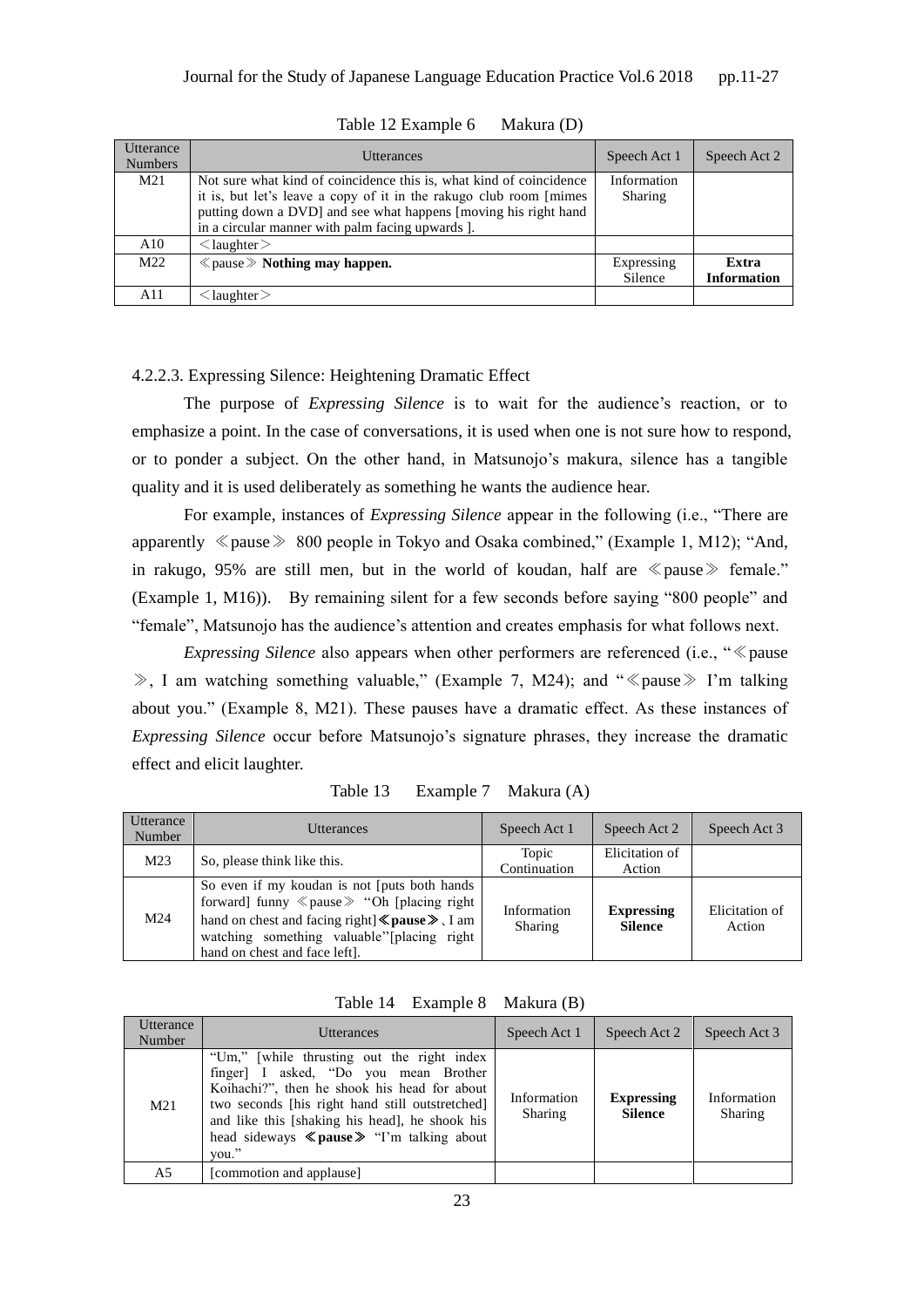#### 4.2.2.4 Elicitation of Action: Creating New Laughter

*Elicitation of Action* is utilized when some type of action is elicited explicitly or implicitly from the audience. In Example 9 M16 and Example M18, Matsunojo asks the audience to applaud. In Example 3, he does not get a desired reaction after remarking that the number of rakugoka in east and west Japan combined is 800. Therefore, he says, "No reaction" in order to get a reaction. Owing to the physical distance between the stage and spectator seats, natural conversation cannot be established. However, laughter is caused through the elicitation of action by the performer.

|  | Table 15 Example 9 Makura (B) |  |  |
|--|-------------------------------|--|--|
|--|-------------------------------|--|--|

| Utterance<br>Number | <b>Utterances</b>                                                                                                           | Speech Act 1                    | Speech Act 2             | Speech Act 3                    |
|---------------------|-----------------------------------------------------------------------------------------------------------------------------|---------------------------------|--------------------------|---------------------------------|
| M16                 | I, [points his left index finger out to the<br>audience] $\langle$ pause $\rangle$ <b>iust two</b><br>people<br>applauding? | Expression of<br>Opinion        | Expression of<br>Silence | <b>Elicitation of</b><br>Action |
| A5                  | $\langle$ laughter $\rangle$                                                                                                |                                 |                          |                                 |
| M18                 | For the number of people here. $\uparrow$                                                                                   | <b>Elicitation of</b><br>Action |                          |                                 |
| M19                 | [applause]                                                                                                                  |                                 |                          |                                 |

## 4.2.2.5 Explanation of Action: Taking Off the Haori

*Explanation of Action* refers to an explicit explanation of the action taken. For instance, the performer may exclaim, "Oh, I dropped it" when he drops something. In the data used, *Explanation of Action* occurs infrequently, once in Makura A and B. In both cases, it is used when Matsunojo takes off his *haori* (short traditional Japanese kimono-style jacket).

In Example 10, after speaking about how valuable he is as a koudanshi because he is the only male koudanshi in his twenties, he embarks on the next topic by saying, "I don't really have to take my haori off here". Furthermore, in Example 11, after he tells the audience about how the previous owner of Suehirotei wants to make him a shinuchi, he states, "I don't really have to take my haori off here," before changing topics.

In both cases, since Matsunojo takes his haori off after he discusses his self-worth, he may be portraying himself as being embarrassed or humble. Also, the *Explanation of Action* invites the audience's laughter. In koudan, taking off the haori typically signals a change in topic or story. In Matsunojo's performance, he tells jokes while doing so; this has become his signature move.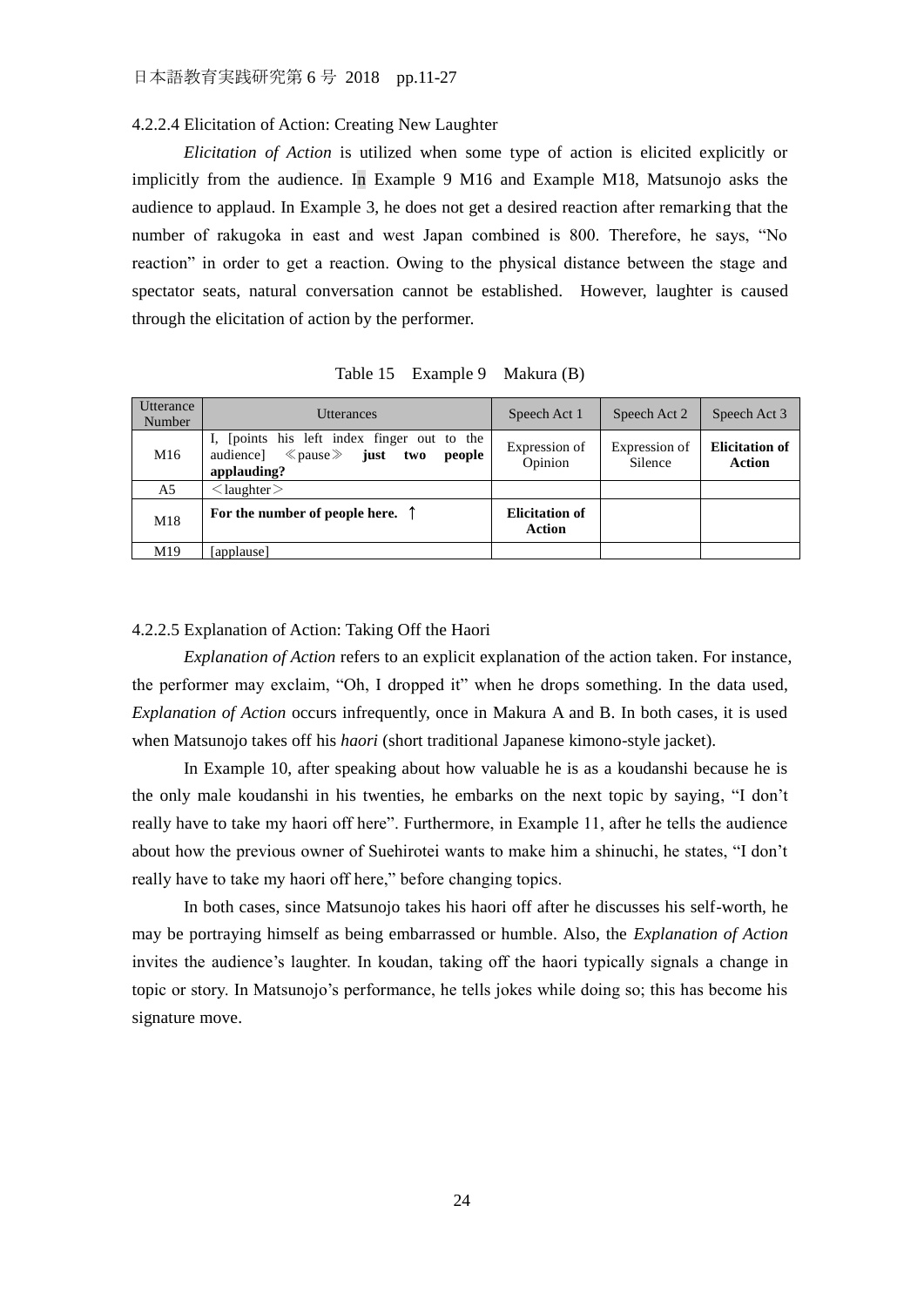| Utterance<br>Number | <b>Utterances</b>                                                                                                                                                                                                                                                                                                                              | Speech Act 1                    | Speech Act 2           | Speech Act 3             | Speech Act 4           |
|---------------------|------------------------------------------------------------------------------------------------------------------------------------------------------------------------------------------------------------------------------------------------------------------------------------------------------------------------------------------------|---------------------------------|------------------------|--------------------------|------------------------|
| M18                 | And, now, there are fewer and<br>fewer [moving left hand up<br>down]<br>and<br>young<br>men<br>studying to<br>become<br>koudanshi, and [makes a<br>sound with his hari-oogi in<br>fact, in fact, the only male<br>koudanshi in his 20's is<br>$\langle \rangle$ pause $\rangle$ just me [smiles]<br>ironically and juts his neck<br>out front. | Topic<br>Continuation           | Information<br>Sharing | Expression of<br>Silence | Information<br>Sharing |
| A4                  | [applause]                                                                                                                                                                                                                                                                                                                                     |                                 |                        |                          |                        |
| M19                 | [takes off his haori] <b>I don't</b><br>really have to take my haori<br>off here $\langle$ laughter $\rangle$ , um.                                                                                                                                                                                                                            | <b>Explanation</b><br>of Action | Topic Change           |                          |                        |
| A5                  | $\langle$ laughter $\rangle$                                                                                                                                                                                                                                                                                                                   |                                 |                        |                          |                        |

Table 16 Example 10 Makura (A)

Table 17 Example 11 Makura (B)

| Utterance<br>Number | <b>Utterances</b>                                                                                                                                                                                                                                                                           | Speech Act 1           | Speech Act 2                    | Speech Act 3           |
|---------------------|---------------------------------------------------------------------------------------------------------------------------------------------------------------------------------------------------------------------------------------------------------------------------------------------|------------------------|---------------------------------|------------------------|
| M <sub>21</sub>     | 'Um [points his right index finger out] when<br>I asked, "Are you referring to Brother<br>Koihachi?", he shook his head for two seconds,<br>[leaves out the right hand] shakes his head<br>sideways like this [shakes head] and said,<br>$\langle$ pause $\rangle$ "I'm talking about you." | Information<br>Sharing | Expression of<br>Silence        | Information<br>Sharing |
| A5                  | [commotion and applause]                                                                                                                                                                                                                                                                    |                        |                                 |                        |
| M <sub>22</sub>     | [takes off the haori] Uh, I don't really have to<br>take my haori off here.                                                                                                                                                                                                                 | Topic Change           | <b>Explanation</b><br>of Action |                        |
| A6                  | $\langle$ laughter $\rangle$                                                                                                                                                                                                                                                                |                        |                                 |                        |

#### 5. Limitations

The limitations to this study will be discussed in this section. First, for the present study, data was solely collected from Matsunojo's DVD, and as a result it has limited reliability. In order to apply the techniques learned through makura to language teaching, more investigation amassing data and comparing with other makura to classify patterns is in order.

Secondly, more investigation amassing data and comparing with makura by other performers to classify patterns is in order. Quantitative research examining the audience demographics and the optimal environment for listening to the koudan is necessary. It would be of use in future research to explore ways in which oratory techniques used in koudan can be effectively implemented by language instructors to draw students' attention and to carry out their lectures.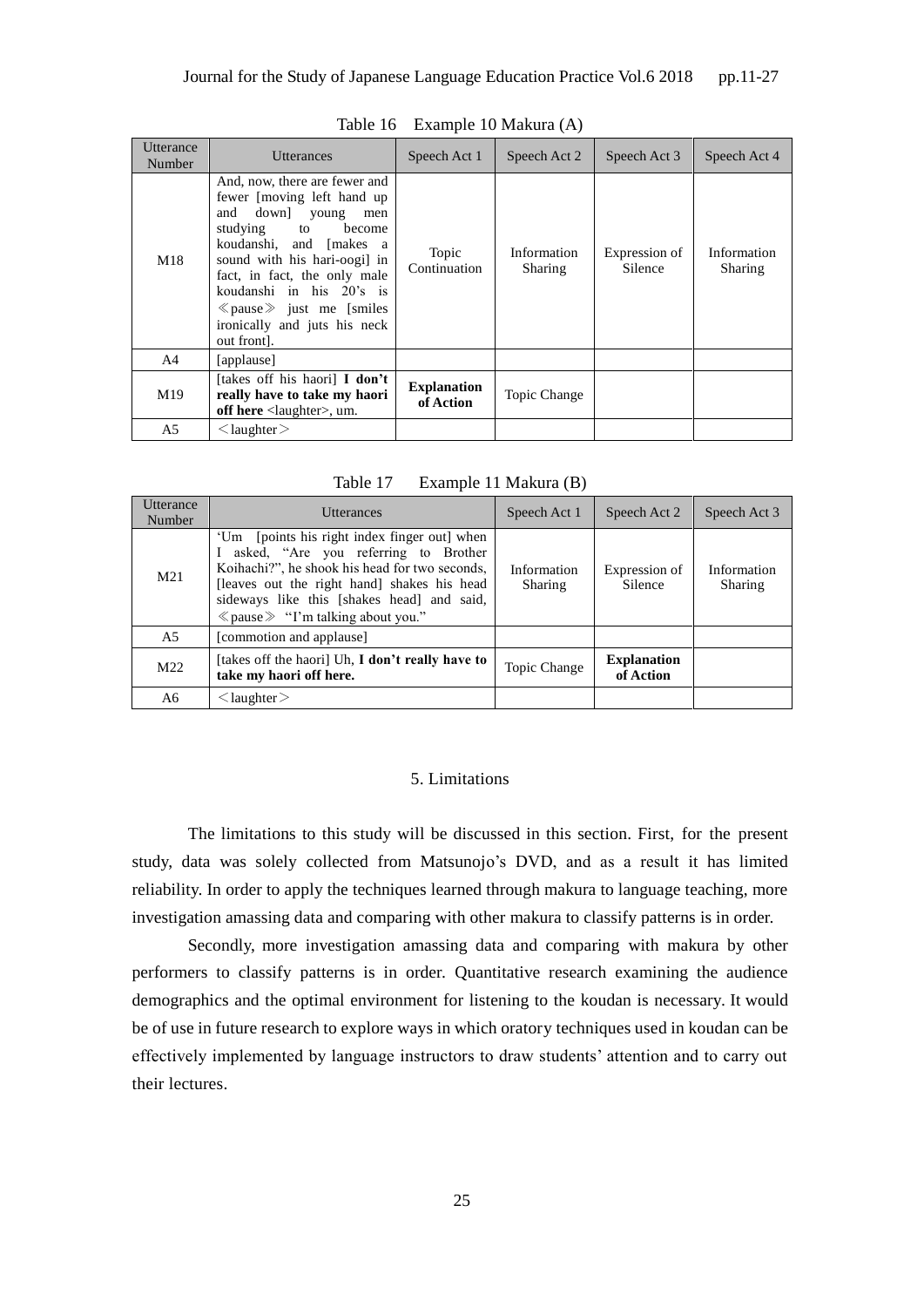### 6. Conclusion

Several characteristics were observed in Matsunojo's makura. *Expressing appreciation to audience* was uttered in the middle of the makura, and *announcing a performance* also appeared either part way or at the end. Topic-wise, there were many references to other performers, comparisons between koudan and rakugo, and self-evaluation as a koudanshi.

The speech acts were categorized into 15 types and analyzed. The following 5 speech acts were the most prominent in Matsunojo's makura.

- (1)*Repetition of Information Using Different Words*: By repeating information, the information is emphasized, causing laughter and creating a comfortable rhythm.
- (2)*Extra Information*: Brings about laughter in the audience and betrays expectation.
- (3)*Expressing Silence*: Pausing allows for dramatic effect, inducing laughter.
- (4)*Elicitation of Action*: Eliciting action that did not originally exist.
- (5)*Explanation of Action*: This occurs just as Matsunojo is taking off his haori. Laughter ensues.

Matsunojo's makura is characterized by robust communication. Dramaturgical theory posits that the motive for communication lies in the need and desire for people to understand each other. In his makura, Matsunojo maintains the stance of viewing the audience objectively and creates a boundary between himself and the audience. Simultaneously, he wants to help the audience understand the stories he tells. His speech acts are captivating and assist in building trust between the performer and the audience.

Furthermore, speech acts in Matsunojo's makura induce and sustain the audience's laughter. There is an element of yin, as if the hari-oogi dominates the scene, and an element of yang, such as when he swiftly but quietly betrays the audience's expectations. Matsunojo deftly utilizes these two techniques to hold the audience's attention and to carry them into the ensuing story. He does not betray their expectation heightened by the makura, as he describes the scenes one by one in a way that is readily absorbed by a mesmerized audience. By incorporating such aspects into the classroom, it may be possible to have a highly engaging lesson.

In the present society saturated with imagery, attending a koudan is a unique experience that stimulates imagination. Recently in Japan, there has been a decline in the ability to verbalize the experience people have had. This can be remedied by helping them develop their imagination. In future studies, it would be beneficial to explore ways in which koudan can offer students this type of imagination training.